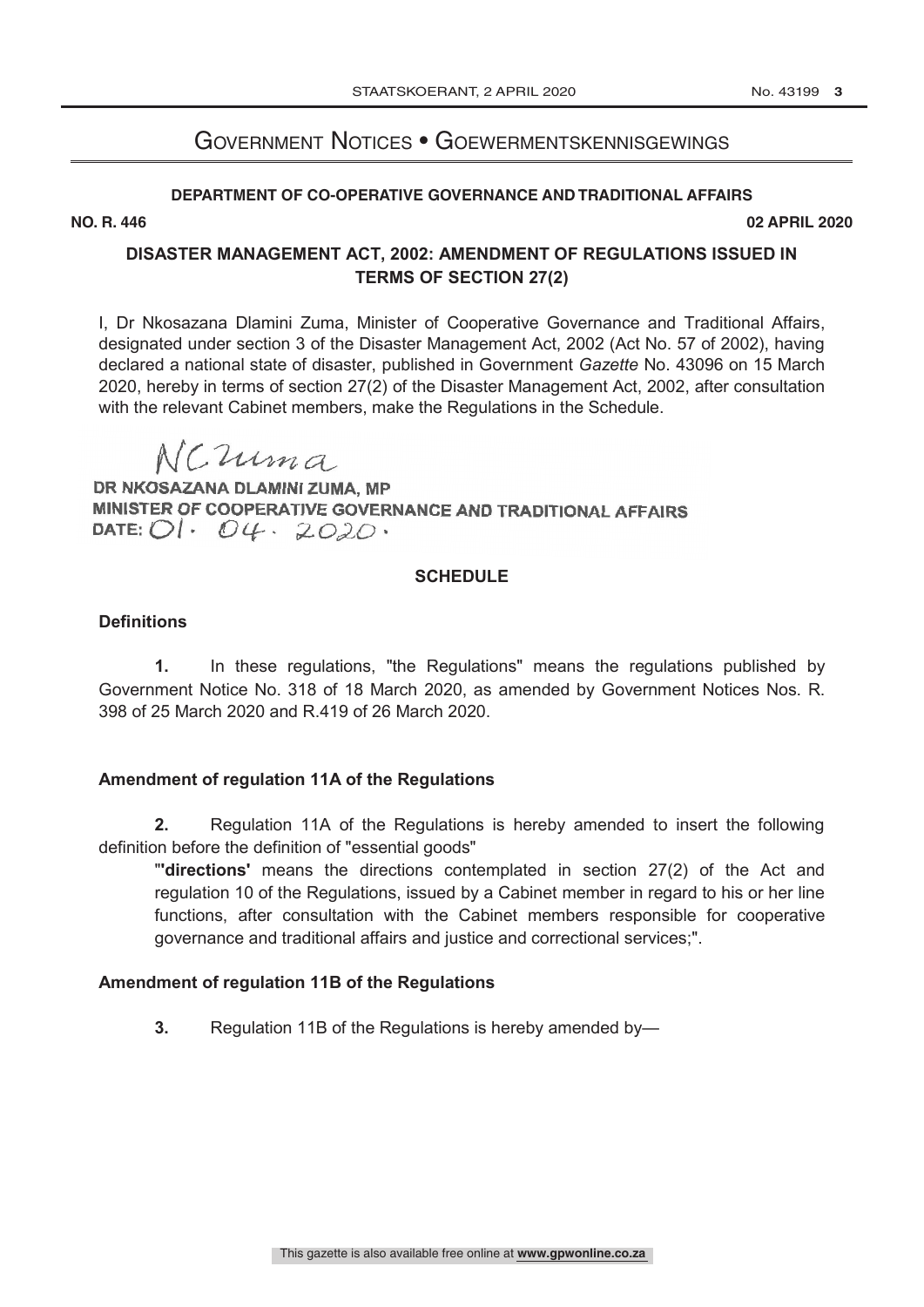- *(a)* the amendment of subregulation (1) by the renumbering of paragraphs *(c), (c), (d)* and *(e)* to *(c)*, *(d)*, *(e)* and *(f)*;
- *(b)* the substitution for paragraph *(a)* of subregulation (1) of the following paragraph:

"*(a)* For the period of lockdown—

- (i) every person is confined to his or her place of residence, unless strictly for the purpose of performing an essential service, obtaining an essential good or service, collecting a social grant, pension or seeking emergency, life-saving, or chronic medical attention;
- (ii) every gathering, as defined in regulation 1 is hereby prohibited, except for a funeral as provided for in subregulation (8); and
- (iii) movement between provinces and between metropolitan and district areas is prohibited except—
	- *(aa)* for essential workers who have to travel to and from work;
	- *(bb)* transportation of cargo from ports of entry to their intended destination, on condition that necessary precautions have been taken to sanitise and disinfect such cargo;
	- *(cc)* for the transportation of the mortal remains; and
	- *(dd)* attendance of a funeral as provided for and on the conditions set out in subregulation (8).";
- *(c)* The amendment of subregulation (4A) by—
	- (i) the substitution for paragraph *(b)* of the following paragraph:

"*(b)* The Cabinet members responsible for health and social services may by directions designate services which are necessary to provide or maintain essential health and social services listed in Annexure B to the Regulations."; and

(ii) the addition of the following paragraphs after paragraph *(b)*:

"*(c)* The Cabinet member responsible for finance may by direction designate services, excluding debt collection services, in relation to the financial system, as defined in section 1(1) of the Financial Sector Regulation Act, 2017 (Act No. 9 of 2017), generally, which are necessary to—

- (i) provide or maintain essential financial services listed in paragraph 3.1 of Part B of Annexure B; and
- (ii) provide social grants by banks, mutual banks, co-operative banks and the Postbank in terms of paragraph 3.2 of Part B of Annexure B.

*(d)* The Prudential Authority, the Financial Sector Authority and the Reserve Bank may exercise their functions in terms of the Financial Sector Regulation Act, 2017, the financial sector laws as defined in section 1(1) of that Act, and the National Payment System Act, 1998 (Act No. 78 of 1998) in the regulation, supervision and oversight of essential financial services as referred to in paragraph 3.1 and 3.2 of Part B of Annexure B and services in respect of which directions are issued in terms of paragraph *(c)*.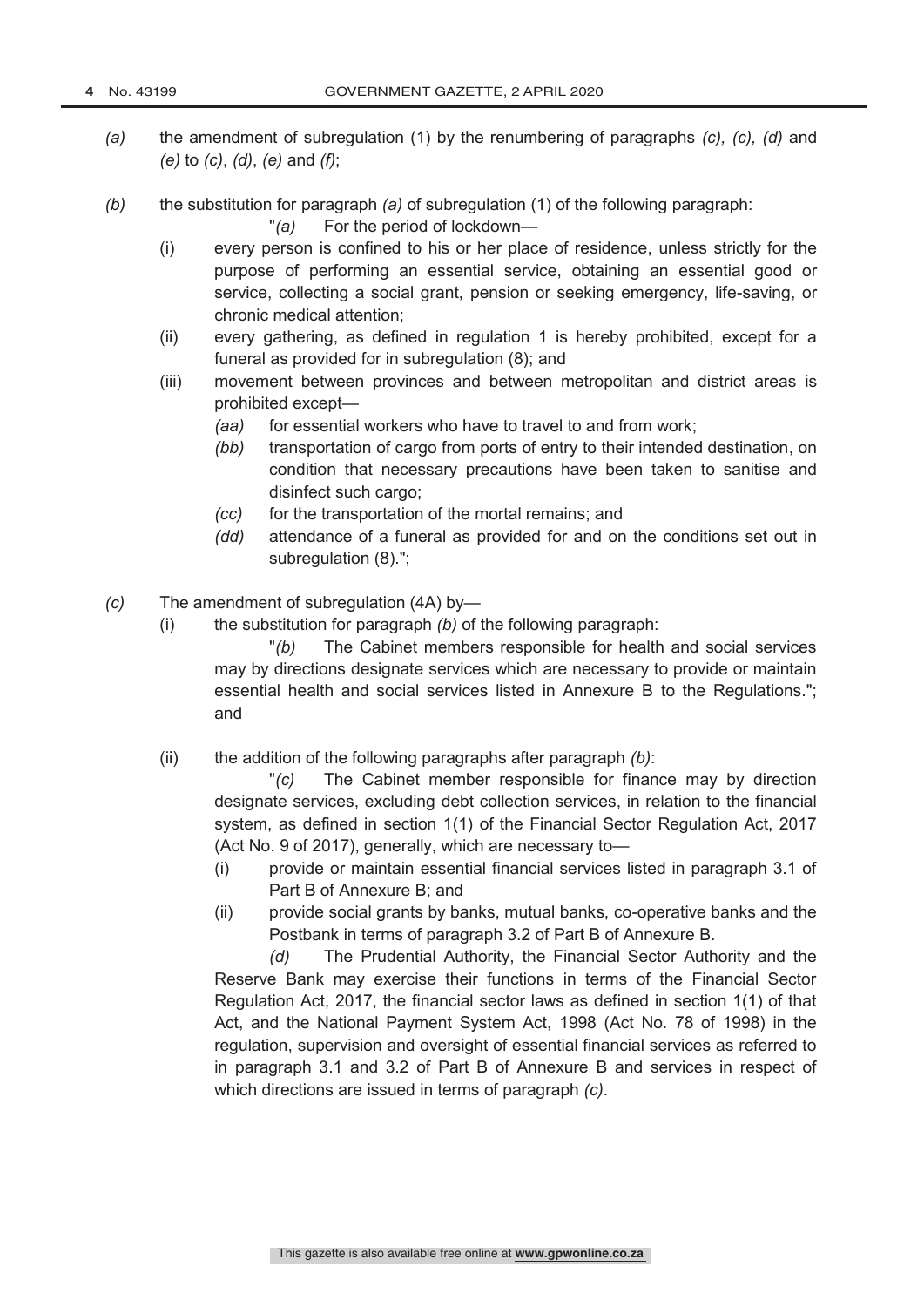*(e)* The Prudential Authority, the Financial Sector Conduct Authority and the Reserve Bank—

- (i) must issue directives to institutions under their respective jurisdictions to take appropriate precautionary measures when performing essential financial services in terms of these Regulations to limit staff at offices to the minimum and to take other precautionary measures to limit the spread of COVID-19.
- (ii) may issue guidance and other directives in relation to the performance of essential financial services in terms of these Regulations.";
- *(d)* the substitution for subregulation (6) of the following subregulation:

"(6)*(a)* All borders of the Republic are closed during the period of lockdown, except for ports of entry designated by the responsible Cabinet member for the transportation of fuel, cargo and goods during the period of lockdown.

*(b)* The Cabinet member responsible for home affairs, or a person designated by him or her, may allow a person to enter or exit the Republic for emergency medical attention for a life-threatening condition, or for a South African, or foreign national to be repatriated to their country of nationality or permanent residence.

*(c)* The Cabinet member responsible for transport may issue directions with regard to sea cargo operations and air freight operations.

*(d)* All foreign tourists who arrived in the Republic prior to, or after, the lockdown, and who remain in the Republic, must remain in their place of temporary residence in the Republic for the duration of the lockdown or 14 days, as the case may be, and may be subject to screening for COVID-19 and be quarantined or isolated as required: Provided that the evacuation of foreign tourists where arrangements, including an arrangement for the evacuation by air charter, has been made by the relevant embassy, may be allowed: Provided further that a tourist is escorted to the point of exit where he or she may be screened again.";

*(e)* the substitution for subregulation (7) of the following subregulation:

"(7) Any Cabinet member may, after consultation with Ministers of Cooperative Governance and Traditional Affairs and Justice and Correctional Services, issue directions which fall within his or her line functions to provide for further conditions that will apply to activities referred to in subregulation (1), or other activities provided for in these Regulations, for the protection and safety of any person, including essential workers from COVID-19, provide reasonable measures for persons with disabilities and may vary the directions as the circumstances require."; and

*(f)* the substitution for subregulation (8) of the following subregulation: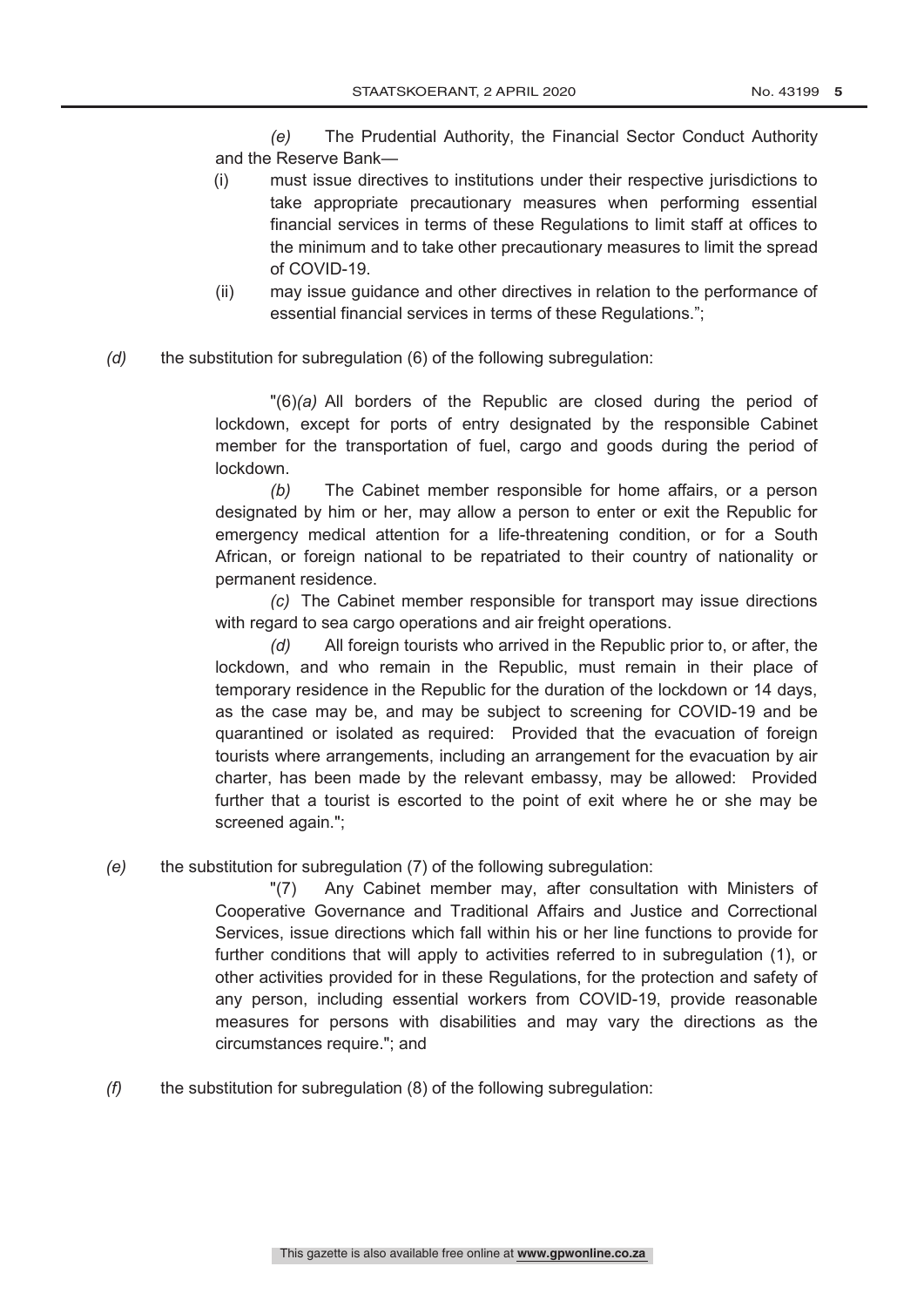"(8)*(a)* Movement between a metropolitan or district area, or province by a person wishing to attend a funeral shall only be permitted if the person so wishing to attend the funeral is a—

- (i) spouse or partner of the deceased;
- (ii) child of the deceased, whether biological, adopted or stepchild;
- (iii) child-in-law of the deceased;
- (iv) parent of the deceased whether biological, adopted or stepparent;
- (v) sibling, whether biological, adopted or stepbrother or sister of the deceased;
- (vi) grandparent of the deceased; and
- (vii) person closely affiliated to the deceased.
	- *(b)* For purposes of this subregulation, closely affiliated means:
- (i) a person with parental responsibilities and rights in respect of the deceased; or
- (ii) a person who had developed a significant relationship based on caregiving, psychological or emotional attachment to the deceased.

*(c)* Notwithstanding paragraph *(a),* attendance at a funeral or cremation is limited to 50 people and will for purposes of these Regulations not be regarded as a prohibited gathering: Provided that no night vigil shall be held and that all safety hygiene measures are strictly adhered to.

*(d)* Each person, whether traveling alone or not, wishing to attend a funeral or cremation and who has to travel between metropolitan and district areas, or between provinces to attend a funeral, or a cremation must obtain a permit which corresponds substantially with Form 2 of Annexure C, from his or her nearest magistrate's office or police station to travel to the funeral or cremation and back.

*(e)* A Magistrate who is the head of office or a station commander of a police station or a person designated by him or her, may issue the permit contemplated in paragraph *(d)*.

*(f)* Upon a request for a permit contemplated in paragraph *(d)*, a person requesting a permit must produce a death certificate or a certified copy of the death certificate to the Magistrate who is the head of office or a station commander of a police station or a person designated by him or her: Provided that where a death certificate is not yet available the person requesting the permit must make a sworn affidavit which corresponds substantially with Form 3 of Annexure C.

*(g)* Before a permit contemplated in paragraph *(d)* may be issued the Magistrate who is the head of office or a station commander of a police station or a person designated by him or her, must be provided with a death certificate, a certified copy of a death certificate or a sworn affidavit contemplated in paragraph *(f)*.

*(h)* A person issued with a permit contemplated in paragraph *(d)*, traveling to another metropolitan or district area, or province and who has to be in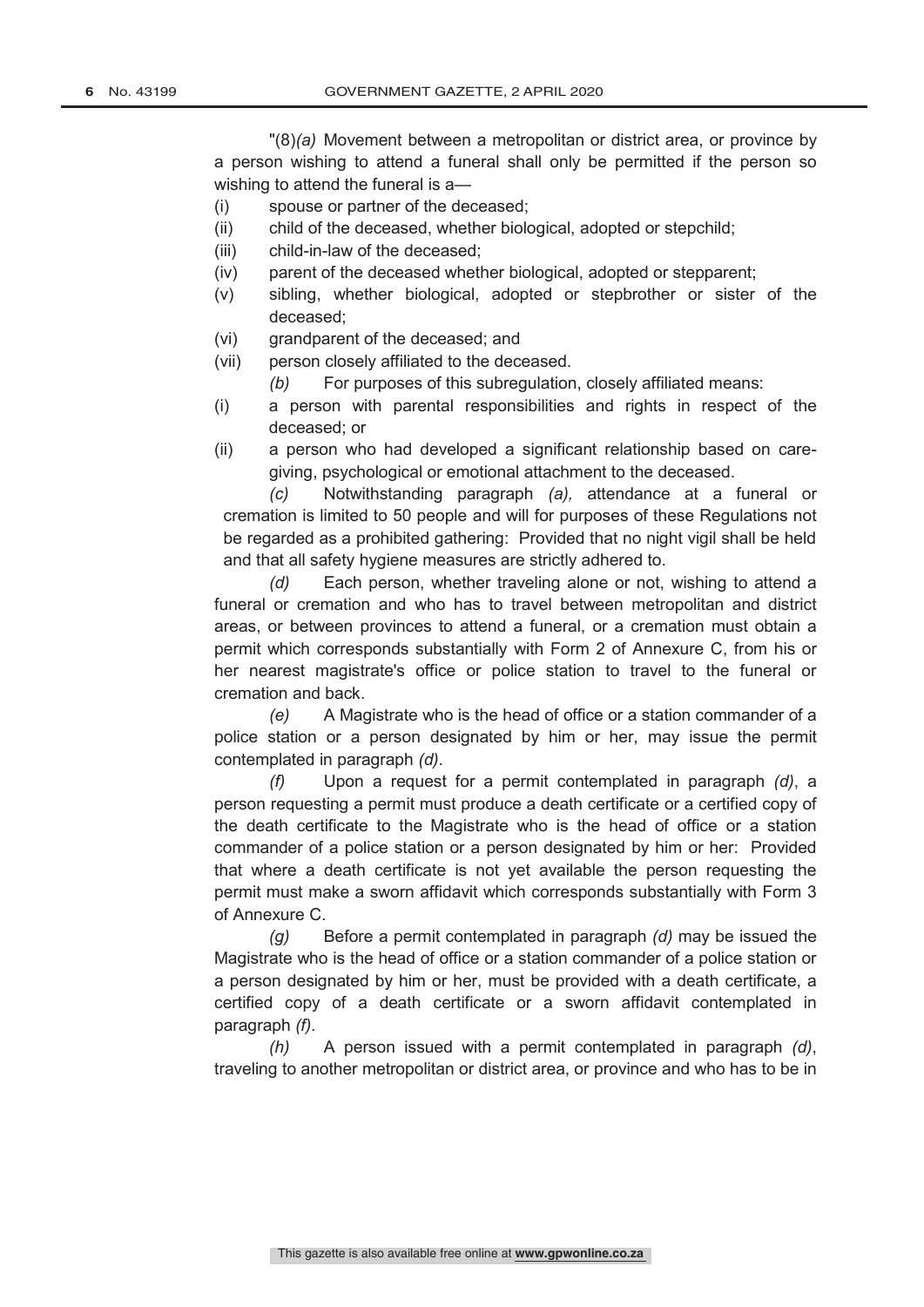that metropolitan or district area, or province for the duration of the funeral or cremation, but not for more than 48 hours, and cannot stay at the place of residence of a relative or friend, may stay at a hotel, lodge or guest house for the period of 48 hours: Provided that the permit issued in terms of paragraph *(d)* is presented to the owner or manager of the hotel, lodge or guest house.

*(i)* Only 2 family members or a person with a close affiliation to the deceased may, with the required permits, accompany the vehicle transporting the mortal remains to the metropolitan or district area, or province where the burial or cremation will take place.

*(j)* The provisions of regulation 11C(1) must be strictly adhered to when travelling.

*(k)* A copy of the permit issued and the death certificate or sworn affidavit made, must be kept by the Magistrate who is the head of office or station commander of a police station in a file opened for each person for a period of three months after the lockdown has lapsed, whereafter it may be destroyed.".

#### **Amendment of regulation 11C of the Regulations**

**4.** Regulation 11C of the Regulations is hereby amended by the substitution for subregulation (1) and (3) of the following subregulation:

> "(1) All commuter transport services including passenger rail services, bus services, taxi services, e-hailing services, maritime and air passenger transport are prohibited, except bus services, taxi services, e-hailing services and private motor vehicles necessary for purposes of rendering essential services, obtaining essential goods or services, seeking medical attention, funeral services and for collecting payment of grants and pensions: Provided that—

- *(a)* bus services and e-hailing services shall not carry more than 50% of the licensed capacity;
- (b) taxi services shall not carry more than 70% of the licensed capacity; and
- *(c)* private vehicles shall not carry more than 60% of the licensed capacity,

and that all directions in respect of hygienic conditions and the limitation of exposure of persons to COVID-19, are adhered to.

(3) The Cabinet member responsible for transport must issue directions for the transportation of persons who must obtain essential goods or services where such person has no other means of transport except public transport, as contemplated in subregulation (1).".

# **Substitution of regulation 11G of the Regulations**

**5.** Regulation 11G of the Regulations is hereby substituted for the following regulation:

"**11G.** For purposes of this Chapter any person who contravenes—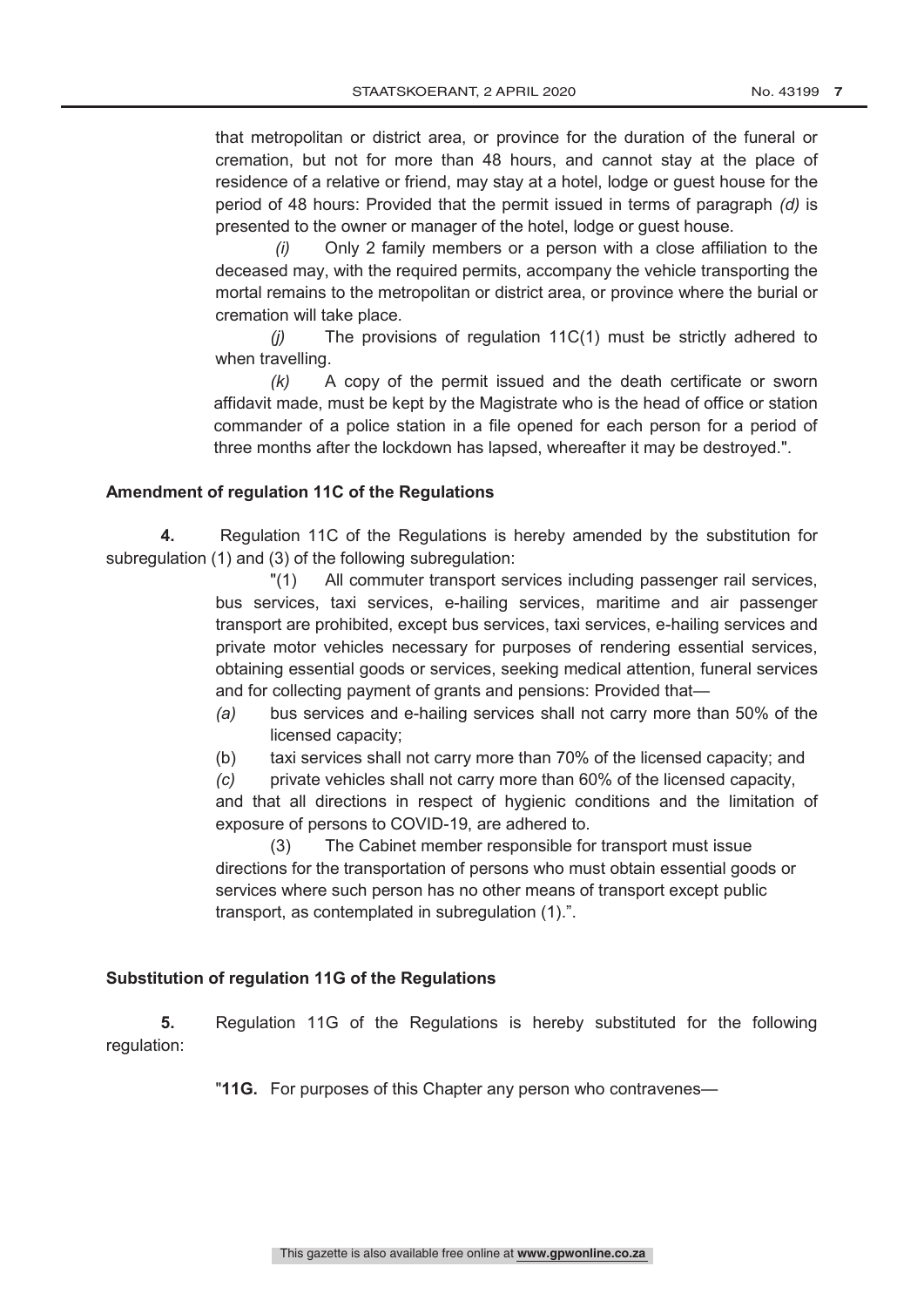11G:

- *(a)* regulation 11B(1)*(a), (b), (c), (e)*, (4), (6)*(a),* (8)*(d), (i)* and *(j)*; or
- *(b)* 11C(1),

shall be guilty of an offence and, on conviction, liable to a fine or to imprisonment for a period not exceeding six months or to both such fine and imprisonment.".

#### **Insertion of Chapter 3 into the Regulations**

**6.** The following Chapter is hereby inserted into the Regulations after regulation

#### **"CHAPTER 3**

#### **Contact tracing**

**11H**. (1) In this regulation—

- *(a)* "COVID-19 Tracing Database" means the database established by the National Department of Health in terms of subregulation (2); and
- *(b)* "COVID-19 Designated Judge" means a judge designated in terms of subregulation (13).

(2) The National Department of Health shall develop and maintain a national database to enable the tracing of persons who are known or reasonably suspected to have come into contact with any person known or reasonably suspected to have contracted COVID-19.

(3) The COVID-19 Tracing Database shall include all information considered necessary for the contact tracing process to be effective, including but not limited to:

- *(a)* the first name and surname, identity or passport numbers, residential address and other address where such person could be located, and cellular phone numbers of all persons who have been tested for COVID-19;
- *(b)* the COVID-19 test results of all such persons; and
- *(c)* the details of the known or suspected contacts of any person who tested positive for COVID-19.

(4) The information contained in the COVID-19 Tracing Database and any information obtained through this regulation is confidential.

(5) No person may disclose any information contained in the COVID-19 Tracing Database or any information obtained through this regulation unless authorized to do so and unless the disclosure is necessary for the purpose of addressing, preventing or combatting the spread of COVID-19.

(6) Where any person is to be tested for COVID-19, the person taking the sample for purposes of testing must obtain as much of the following information as is available at the time of taking the sample—

*(a)* the first name and surname, identity or passport number, residential address, and cellular phone numbers of the person tested; and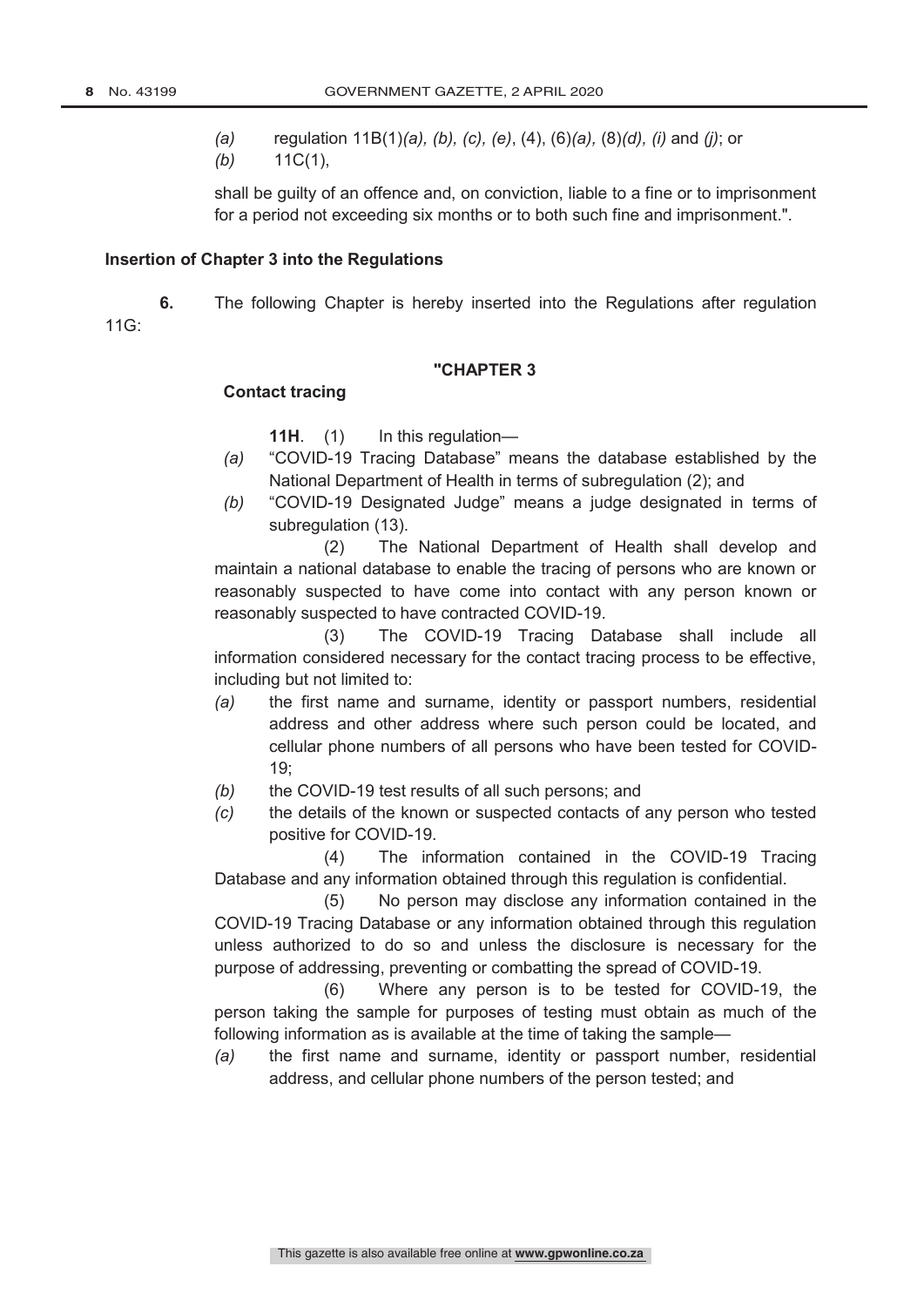*(b)* a copy or photograph of the passport, driver's licence, identity card or identity book of the person tested,

and promptly submit this information, along with any information it has regarding likely contacts of the person tested, to the Director-General: Health for inclusion in the COVID-19 Tracing Database.

(7) Where any laboratory has tested a sample for COVID-19, the laboratory must promptly transmit to the Director-General: Health, for inclusion in the COVID-19 Tracing Database—

- *(a)* all details the laboratory has, including the first name and surname, identity or passport numbers, residential address and cellular phone numbers, regarding the person tested; and
- *(b)* the COVID-19 test result concerned.

(8) The National Institute for Communicable Diseases (NICD) must transmit to the Director-General: Health, for inclusion in the COVID-19 Tracing Database—

- *(a)* all details the NICD has, including the first name and surname, identity or passport numbers, residential address and cellular phone numbers of any person tested for COVID-19;
- *(b)* the results of the COVID-19 test concerned; and
- *(c)* any information the NICD has regarding likely contacts of the person tested.

(9) Every accommodation establishment referred to in subparagraphs *(c)*(vii) to *(c)*(ix) of Annexure D to these Regulations must, promptly after the coming into force of this regulation, transmit to the Director-General: Health, for inclusion in the COVID-19 Tracing Database, the following information regarding every person staying at the accommodation establishment during the period of lockdown—

- *(a)* the first name and surname, identity or passport number, residential address and cellular phone numbers of the person concerned; and
- *(b)* a copy or photograph of the passport, driver's licence, identity card or identity book of the person concerned.

(10) The Director-General: Health may, in writing and without prior notice to the person concerned, direct an electronic communications service provider licensed under the Electronic Communications Act, 2005 (Act No. 36 of 2005) to provide him or her, for inclusion in the COVID-19 Tracing Database, with such information as that electronic communications service provider has available to it regarding—

- *(a)* the location or movements of any person known or reasonably suspected to have contracted COVID-19; and
- *(b)* the location or movements of any person known or reasonably suspected to have come into contact, during the period 5 March 2020 to the date on which the national state of disaster has lapsed or has been terminated, with a person contemplated in subparagraph *(a)*,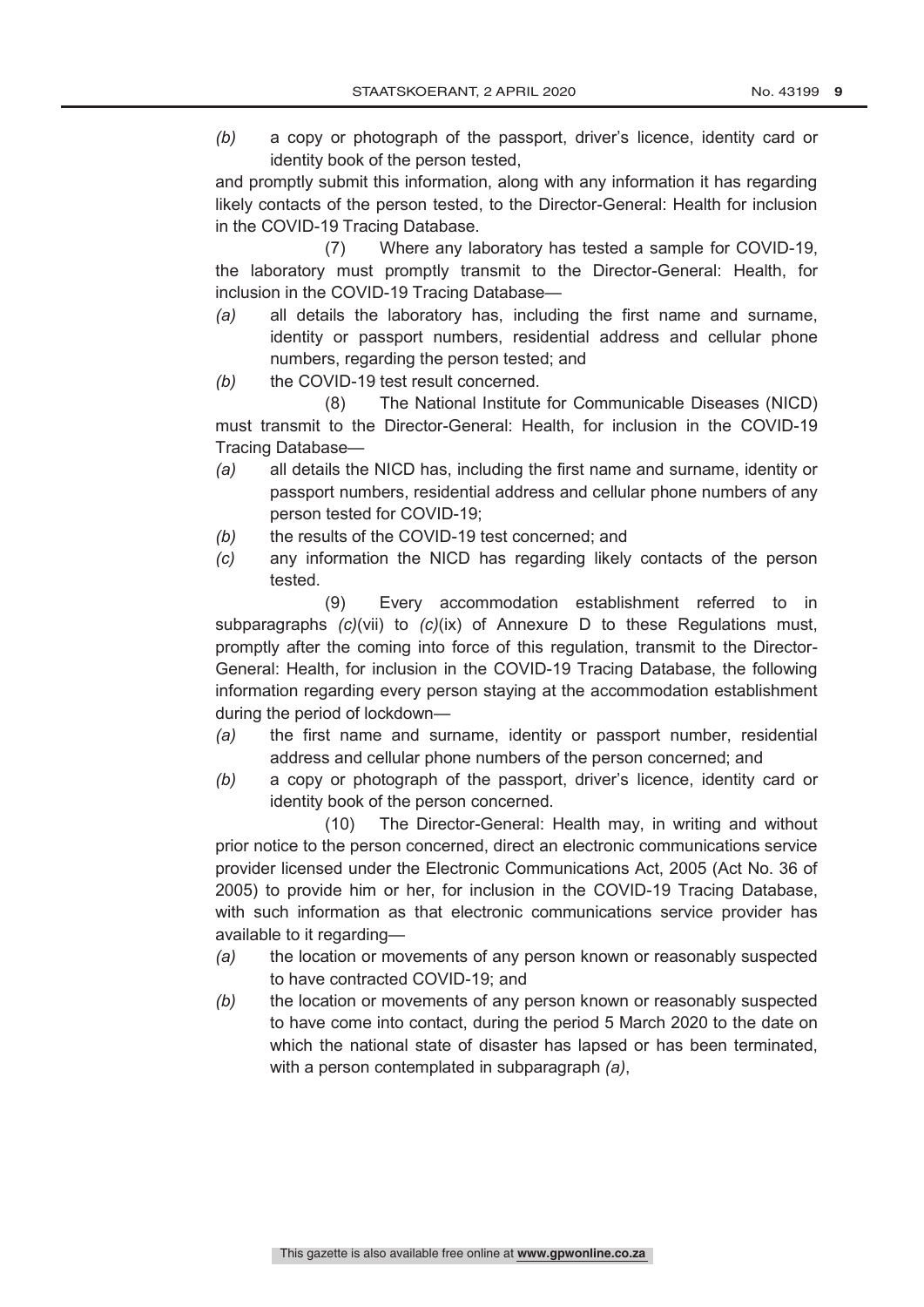and the electronic communications service provider must promptly comply with the directive concerned.

- (11) The information referred to in subregulation (10)—
- *(a)* may only be obtained in relation to the location or movements of persons during the period 5 March 2020 to the date on which the national state of disaster has lapsed or has been terminated;
- *(b)* may only be obtained, used or disclosed by authorised persons and may only be obtained, used and disclosed when necessary for the purposes of addressing, preventing or combatting the spread of COVID-19 through the contact tracing process;
- *(c)* where relevant to the contact tracing process, must be included in the COVID-19 Tracing Database; and
- *(d)* apart from what is included in the COVID-19 Tracing Database, may only be retained by the Director-General: Health for a period of six weeks after being obtained and shall thereafter be destroyed.

(12) Nothing in this regulation entitles the Director-General: Health or any other person to intercept the contents of any electronic communication.

(13) The Cabinet member responsible for justice and correctional services shall designate a judge who has been discharged from active service under section 3(2) of the Judges' Remuneration and Conditions of Employment, 2001 (Act No. 47 of 2001) or a retired High Court judge as the COVID-19 Designated Judge.

(14) The Director-General: Health must file a weekly report with the COVID-19 Designated Judge setting out the names and details of all persons whose location or movements were obtained in terms of subregulation (10)*(a)* and 10*(b)* respectively.

(15) The COVID-19 Designated Judge may make such recommendations to the Cabinet members responsible for cooperative governance and traditional affairs, health and justice and correctional services as he or she deems fit regarding the amendment or enforcement of this regulation in order to safeguard the right to privacy while ensuring the ability of the Department of Health to engage in urgent and effective contact tracing to address, prevent and combat the spread of COVID-19.

(16) The Director-General: Health shall, within six weeks after the national state of disaster has lapsed, or has been terminated, notify every person whose information has been obtained in terms of subregulation (10) that information regarding their location or movements was obtained in terms of subregulation (10).

(17) Within six weeks after the national state of disaster has lapsed or has been terminated—

- *(a)* the information on the COVID-19 Tracing Database shall be de-identified;
- *(b)* the de-identified information on the COVID-19 Tracing Database shall be retained and used only for research, study and teaching purposes;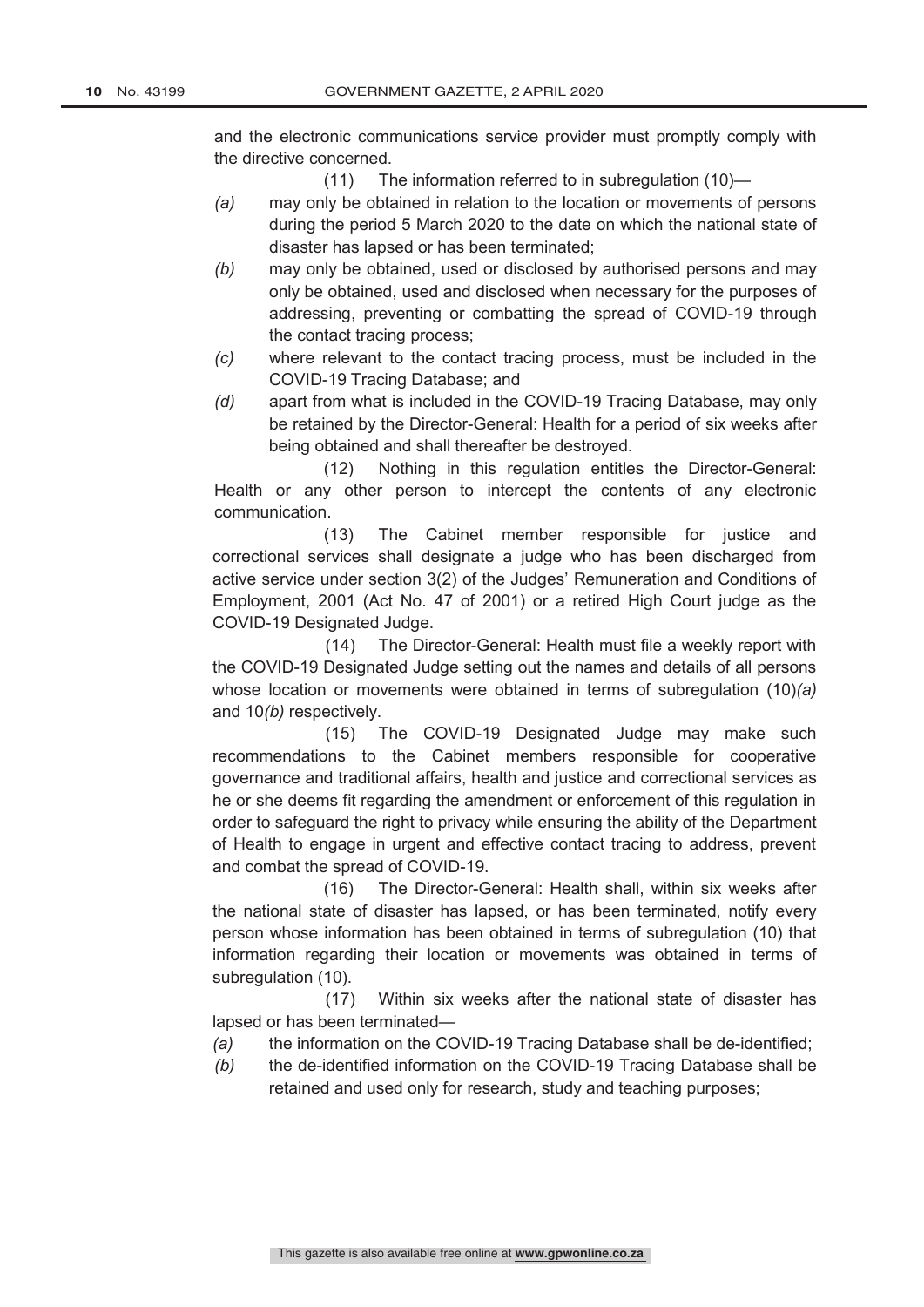- *(c)* all information on the COVID-19 Tracing Database which has not been de-identified shall be destroyed; and
- *(d)* the Director-General: Health shall file a report with the COVID-19 Designated Judge recording the steps taken in this regard, and the steps taken pursuant to subregulation (16).

(18) Upon receipt of the report in subregulation (17)*(d)*, the COVID-19 Designated Judge shall be entitled to give directions as to any further steps to be taken to protect the right to privacy of those persons whose data has been collected, which directions must be complied with.

(19) The report required by subregulation (17)*(d)* and any directions given in terms of subregulation (18) shall be tabled in Parliament.

# **Offences and penalty**

**11I.** Any person who fails to comply with their obligations under regulation 11H shall be guilty of an offence and, on conviction, liable to a fine or to imprisonment for a period not exceeding six months or to both such fine and imprisonment.".

### **Amendment of Annexure B to the Regulations**

- **7.** Annexure B of the Regulations is hereby amended by—
- *(a)* the substitution for subparagraph (i) of paragraph 3 of Part A of the following subparagraph:
	- "(i) Medical and Hospital Supplies, medicine, equipment and personal protective equipment; and";
- *(b)* the substitution for paragraph 4 of the following paragraph:
	- "4. Fuel, including coal, wood and gas.";
- *(c)* the substitution for paragraph 5 of Part A of the following paragraph:
	- "5. Basic goods, including airtime, electricity and the withdrawal of cash.";
- *(d)* the substitution for paragraph 3 of Part B of the following paragraph:
	- "3.1 (a) The following services necessary to maintain the functioning of a financial system as defined in section 1(1) of the Financial Sector Regulation Act, only when the operation of a place of business or entity is necessary to continue to perform those services:
		- (i) the banking environment (including the operations of mutual banks, cooperative banks, co-operative financial institutions and the Postbank);
		- (ii) the payments environment;
		- (iii) the financial markets (including market infrastructures licensed under the Financial Markets Act, 2012 (Act No. 19 of 2012);
		- (iv) the insurance environment;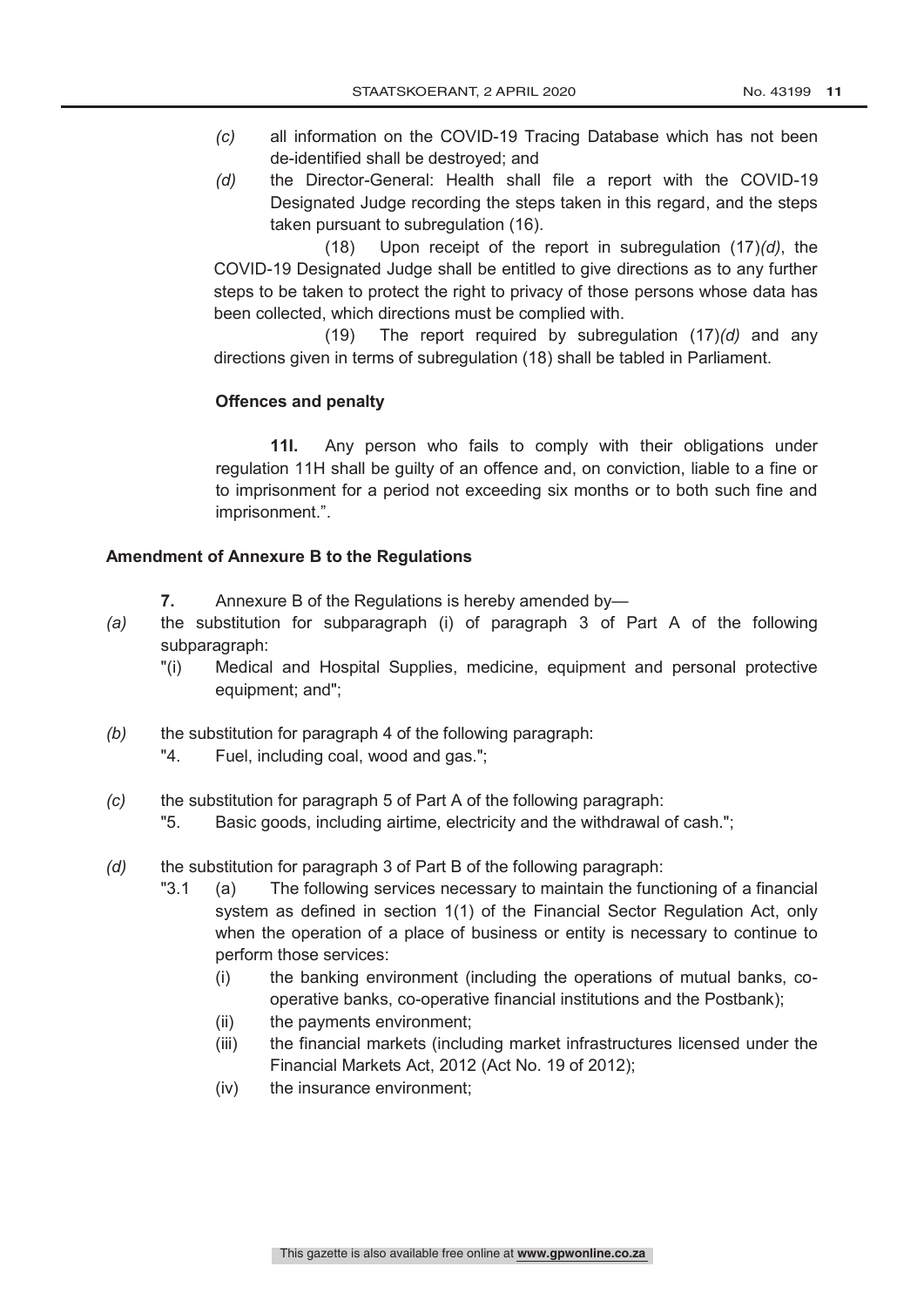- (v) the savings and investment environment;
- (vi) pension fund administration;
- (vii) outsourced administration;
- (viii) medical schemes administration; and
- (ix) additional services designated in terms of regulation 11B(4A)*(c)*(i).

(b) The services listed in paragraph (a) may not be construed to include debt collection services.

- 3.2 Services necessary for the provision of social grants designated in terms of regulation 11B(4A)*(c)*(ii).";
- *(e)* the substitution for paragraph 5 of Part B of the following paragraph:
	- "5. Grocery stores and wholesale produce markets, including *spaza* shops and informal food traders, with written permission from a municipal authority to operate being required in respect of informal food traders;"
- *(f)* the substitution for paragraph 7 of Part B of the following paragraph:
	- "7. Critical jobs for essential government services as determined by Head of National or Provincial Departments in accordance with the guidance of the Department of Public Service and Administration, including Social Grant Payments and pension payments.";
- *(g)* the substitution for paragraph 11 of Part B of the following paragraph:
	- "11. Funeral and cremation services, including mortuaries services and the transportation of mortal remains;";
- *(h)* the substitution for paragraph 13 of Part B of the following paragraph:
	- "13. Newspaper, broadcasting and telecommunication infrastructure and services, including call centres critical for the support of such services;";
- *(i)* the substitution for paragraph 15 of Part B of the following paragraph:
	- "15. Cleaning, sanitation, pest control, sewerage, waste and refuse removal services;";
- *(j)* the substitution for paragraph 21 of the following paragraph:
	- "21. Air-traffic Navigation, Civil Aviation Authority, air charters, Cargo Shipping and dockyard services;"; and
- *(k)* the substitution for paragraph 28 of Part B of the following paragraph:
	- "28. Transport and logistics in respect of cargo and goods as set out in Part A to neighbouring countries;".

#### **Amendment of Annexure C to the Regulations**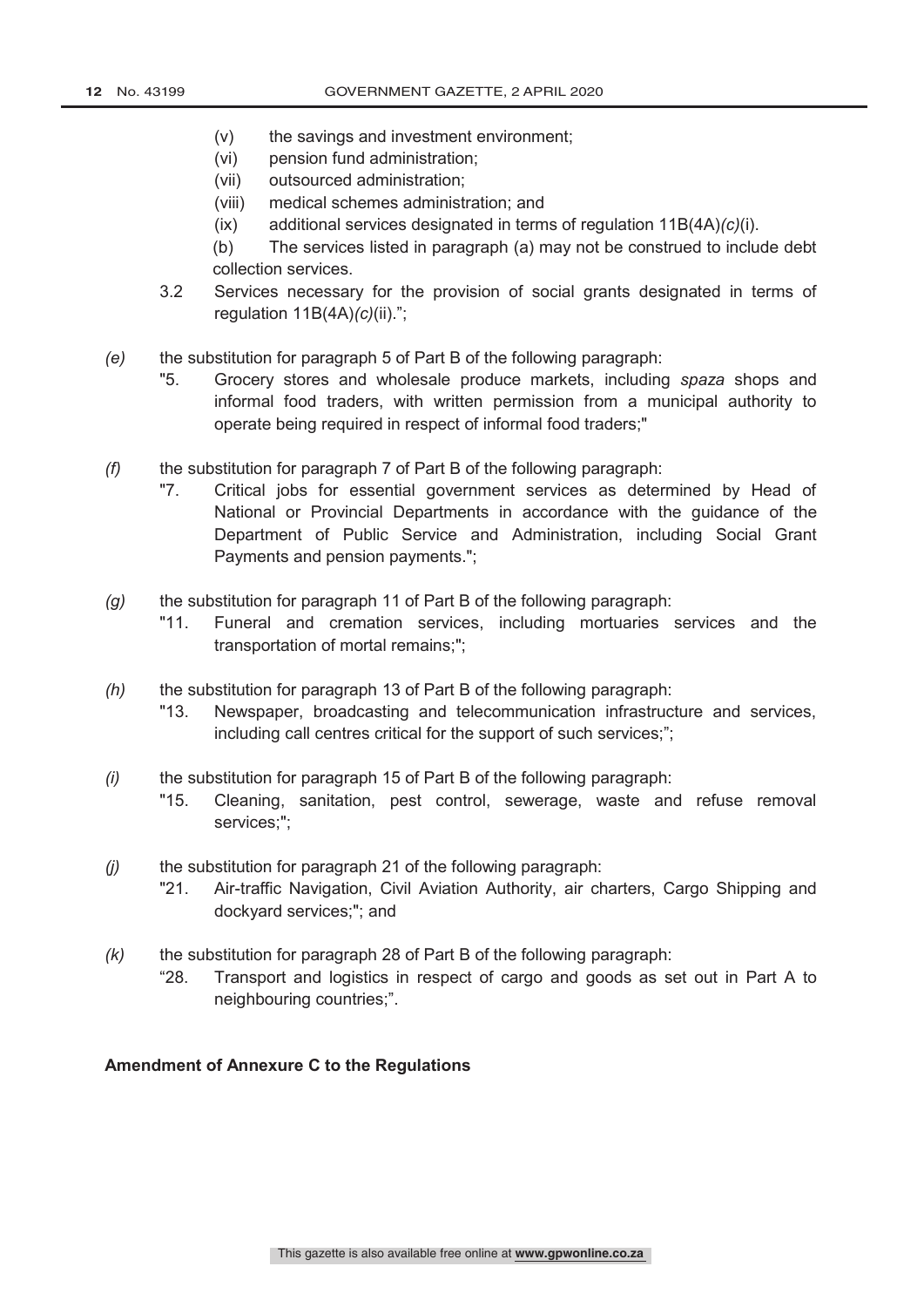**8.** Annexure C to the Regulations is hereby amended by the addition of the following forms after Form 1: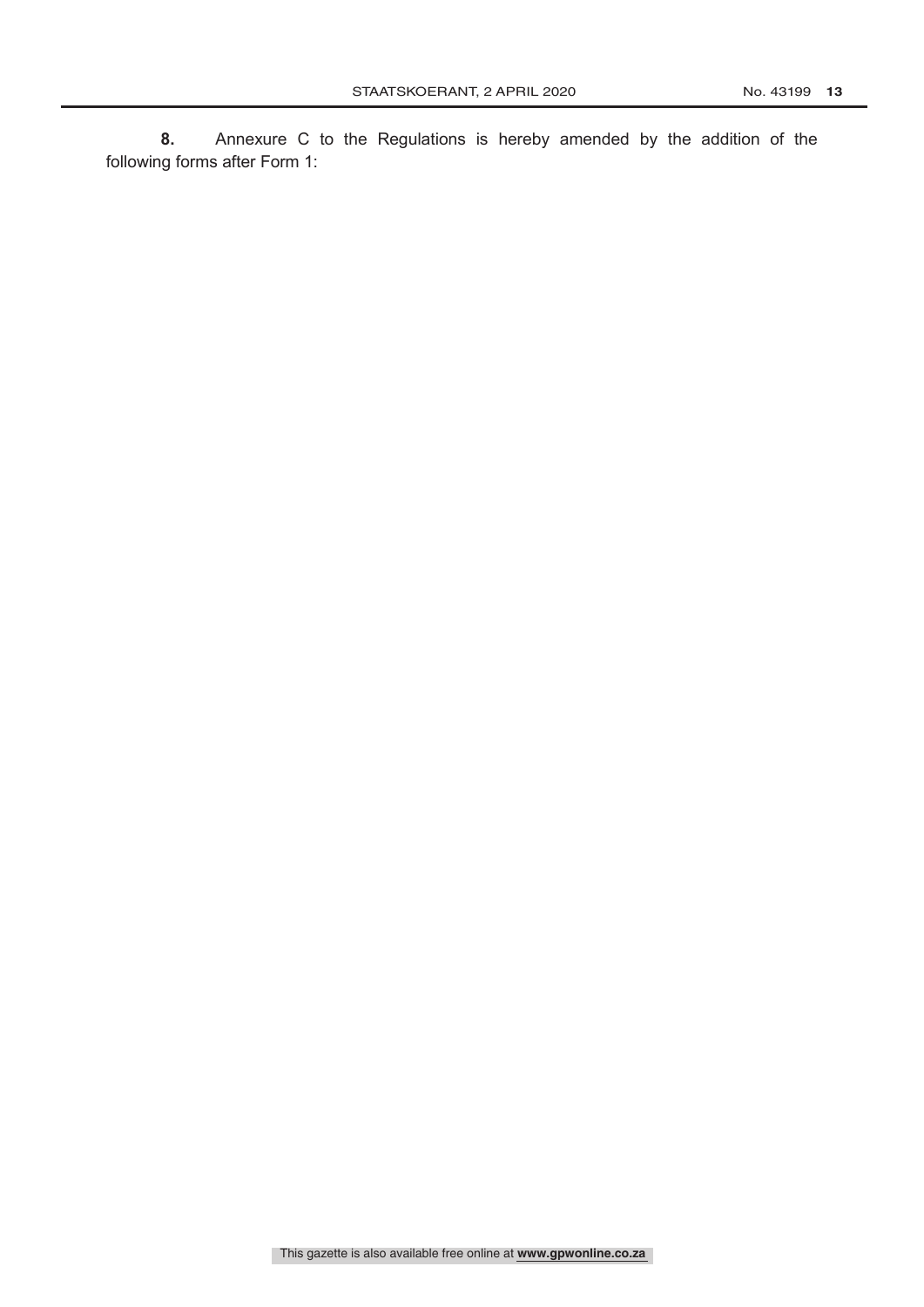### **"FORM 2 PERMIT TO TRAVEL TO ANOTHER METROPOLITAN AREA, DISTRICT OR PROVINCE Regulation 11B(8)***(d)*

*(To be completed by the Magistrate who is the Head of Office or a station commander of a police station or a person designated by him or her.)*

I,\_\_\_\_\_\_\_\_\_\_\_\_\_\_\_\_\_\_\_\_\_\_\_\_\_\_\_\_\_\_\_\_\_\_\_\_\_\_*(full names of \* Magistrate / station commander of a police station or a person designated by him or her)* for—

(a) the Magistrate's court for the district of \_\_\_\_\_\_\_\_\_\_\_\_\_\_\_\_\_\_\_\_\_\_\_\_\_\_\_\_\_\_\_\_\_\_

 $(b)$  the police station at  $\blacksquare$ 

hereby issue this permit for travel to another metropolitan \*area/district/province, to the following person:

| Full names:                                     |            |               |                   |
|-------------------------------------------------|------------|---------------|-------------------|
| Surname:                                        |            |               |                   |
| Identity number                                 |            |               |                   |
| Address of place of<br>residence:               |            |               |                   |
| Province of<br>residence:                       |            |               |                   |
| Contact details:                                | Cell<br>nr | Tel No<br>(h) | e-mail<br>address |
| Metropolitan<br>area/district travelling<br>to: |            |               |                   |
| Province travelling to:                         |            |               |                   |
| Date of                                         |            |               |                   |
| funeral/cremation:                              |            |               |                   |

I also declare that the above-mentioned person presented the \*death certificate/certified copy of the death certificate/affidavit to me.

Signed at this day of the state of the state of the state of the state of the state of the state of  $2020$ .

*\*Person issuing permit*

*Official stamp*

*\* Delete whichever is not applicable*

\_\_\_\_\_\_\_\_\_\_\_\_\_\_\_\_\_\_\_\_\_\_\_\_\_\_\_\_\_\_\_\_\_\_\_

**FORM 3**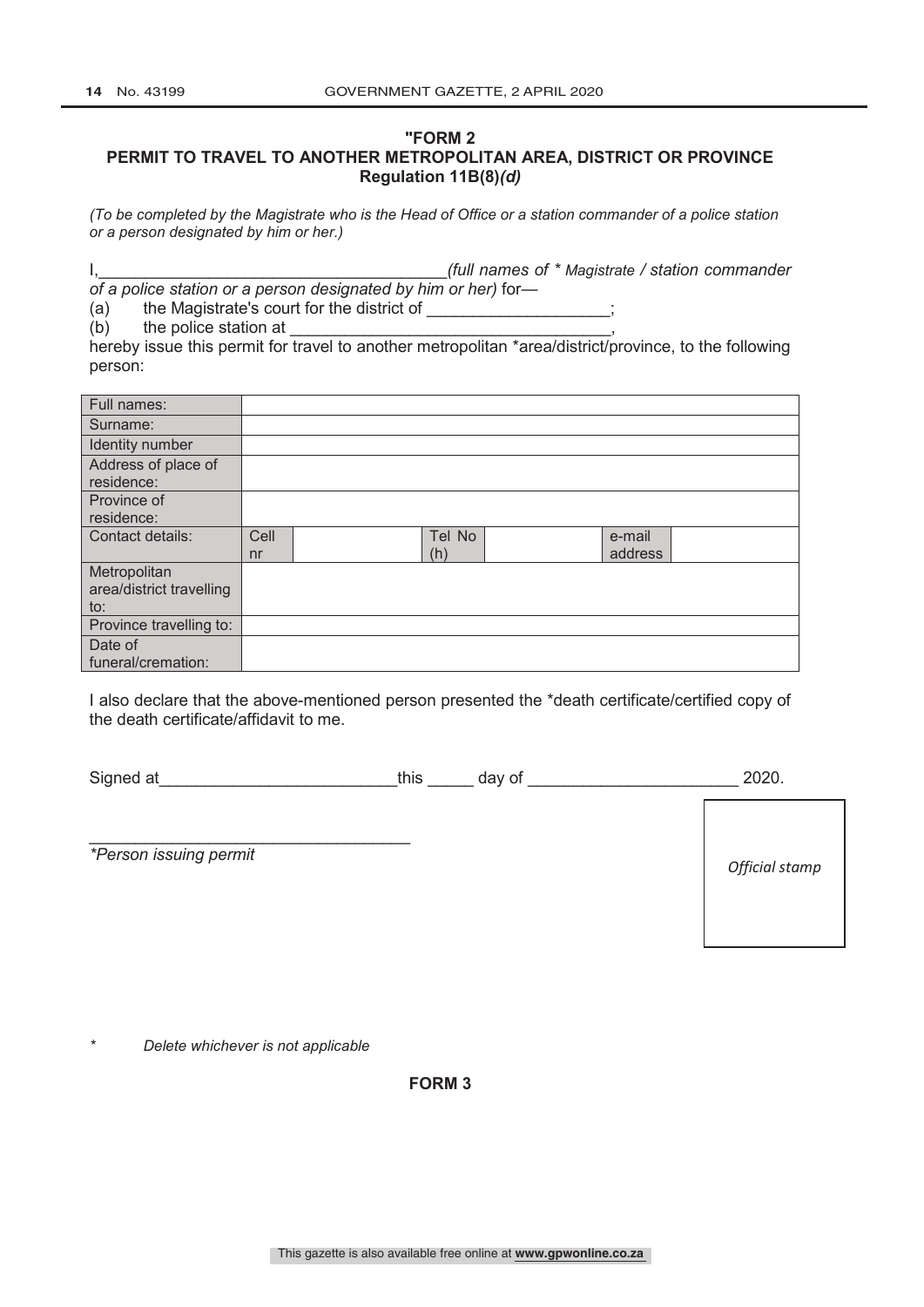#### **SWORN AFFIDAVIT BY PERSON WHO WISHES TO ATTEND A FUNERAL IN ANOTHER METROPOLITAN AREA, DISTRICT OR PROVINCE Regulation 11B(8)***(d)*

- *Note: 1. A person giving false information on this affidavit shall be guilty of an offence and, on conviction, liable to a fine or to imprisonment for a period not exceeding six months or to both such fine and imprisonment.*
	- *2. This affidavit may only be sworn to or affirmed at a magistrate's court or police station.*

| .,                     |                |        |         |
|------------------------|----------------|--------|---------|
| Full names:            |                |        |         |
| Surname:               |                |        |         |
| Identity number        |                |        |         |
| Address of place of    |                |        |         |
| residence:             |                |        |         |
| Province of            |                |        |         |
| residence:             |                |        |         |
| Contact details:       | Cell           | Tel No | e-mail  |
|                        | n <sub>r</sub> | (h)    | address |
| Metropolitan           |                |        |         |
| area/district of       |                |        |         |
| funeral/cremation:     |                |        |         |
| Province in which      |                |        |         |
| funeral/cremation will |                |        |         |
| take place:            |                |        |         |

Hereby declare under oath with regards to the deceased:

 $\overline{1}$ 

| Names of deceased:       |            |           |  |
|--------------------------|------------|-----------|--|
| Surname of               |            |           |  |
| deceased:                |            |           |  |
| Relationship/Affiliation |            |           |  |
| to the deceased (eg      |            |           |  |
| spouse/parent/friend     |            |           |  |
| etc)                     |            |           |  |
| I am the person          | <b>Yes</b> | <b>No</b> |  |
| making the funeral       |            |           |  |
| arrangements/applies     |            |           |  |
| for the issue of a       |            |           |  |
| death certificate        |            |           |  |
| (mark with an $X$ ):     |            |           |  |
| Date of                  |            |           |  |
| funeral/cremation:       |            |           |  |
| Province in which        |            |           |  |
| funeral/cremation will   |            |           |  |
| take place:              |            |           |  |
| *City/town/village of    |            |           |  |
| funeral:                 |            |           |  |

# **\*OATH/AFFIRMATION**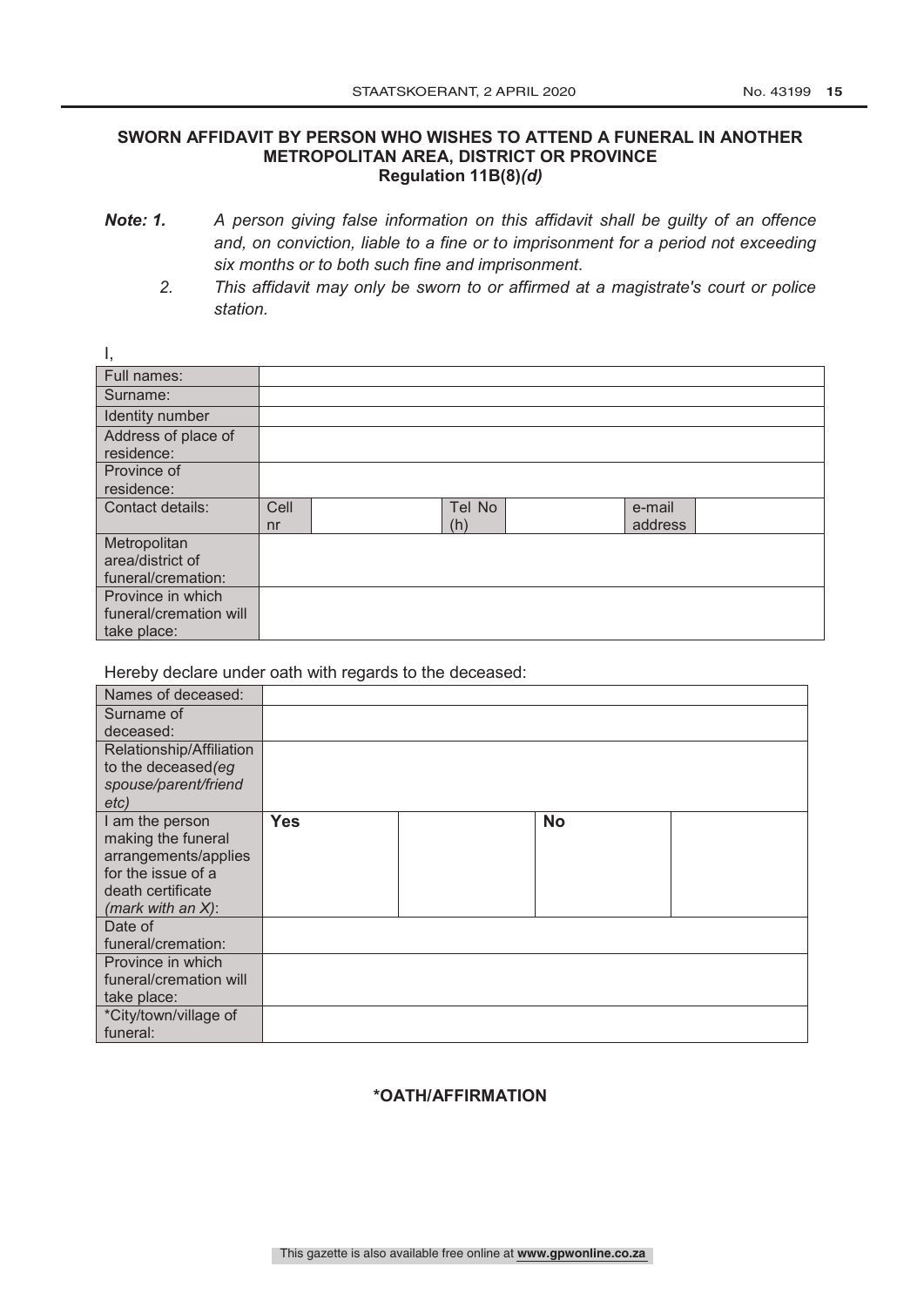16 No. 43199 **GOVERNMENT GAZETTE, 2 APRIL 2020** 

|                                                                                                                                                                                                                                                            | dentity number (full names), identity number<br>manager and the contract of the contract of the contract of the contract of the contract of the contract of the contract of the contract of the contract of the contract of the contract of the contract of the contract of th |  |  |  |  |
|------------------------------------------------------------------------------------------------------------------------------------------------------------------------------------------------------------------------------------------------------------|--------------------------------------------------------------------------------------------------------------------------------------------------------------------------------------------------------------------------------------------------------------------------------|--|--|--|--|
| the above-mentioned information is true and correct.                                                                                                                                                                                                       |                                                                                                                                                                                                                                                                                |  |  |  |  |
| Signed at ________________________________on this _________day of ______________________2020.                                                                                                                                                              |                                                                                                                                                                                                                                                                                |  |  |  |  |
| Signature of person making affidavit                                                                                                                                                                                                                       |                                                                                                                                                                                                                                                                                |  |  |  |  |
| <b>CERTIFICATION</b>                                                                                                                                                                                                                                       |                                                                                                                                                                                                                                                                                |  |  |  |  |
| I hereby certify that before administering the *oath/taking the affirmation, I asked the<br>sheriff(deponent) the following questions and noted *his/her answers in *his/her presence as<br>indicated below:                                               |                                                                                                                                                                                                                                                                                |  |  |  |  |
| (a) Do you know and understand the contents of the above declaration?                                                                                                                                                                                      |                                                                                                                                                                                                                                                                                |  |  |  |  |
| (b) Do you have any objection to taking the *oath/affirmation?<br>Answer: _________________________<br>(c) Do you consider the *oath/affirmation to be binding on your conscience?                                                                         |                                                                                                                                                                                                                                                                                |  |  |  |  |
| Answer: ________________________                                                                                                                                                                                                                           |                                                                                                                                                                                                                                                                                |  |  |  |  |
| I hereby certify that the sheriff (deponent) has acknowledged that *he/she knows and<br>understands the content of this declaration which was *sworn to/affirmed before me, and the<br>sheriff's (deponent's) signature was placed thereon in my presence. |                                                                                                                                                                                                                                                                                |  |  |  |  |
| Signed at ________________________this___________day of ______________________2020.                                                                                                                                                                        |                                                                                                                                                                                                                                                                                |  |  |  |  |
| *Justice of the Peace/Commissioner of Oaths                                                                                                                                                                                                                |                                                                                                                                                                                                                                                                                |  |  |  |  |
| Full names:<br>Designation:                                                                                                                                                                                                                                |                                                                                                                                                                                                                                                                                |  |  |  |  |
| <b>Business address:</b>                                                                                                                                                                                                                                   |                                                                                                                                                                                                                                                                                |  |  |  |  |
| *Delete which is not applicable".                                                                                                                                                                                                                          |                                                                                                                                                                                                                                                                                |  |  |  |  |